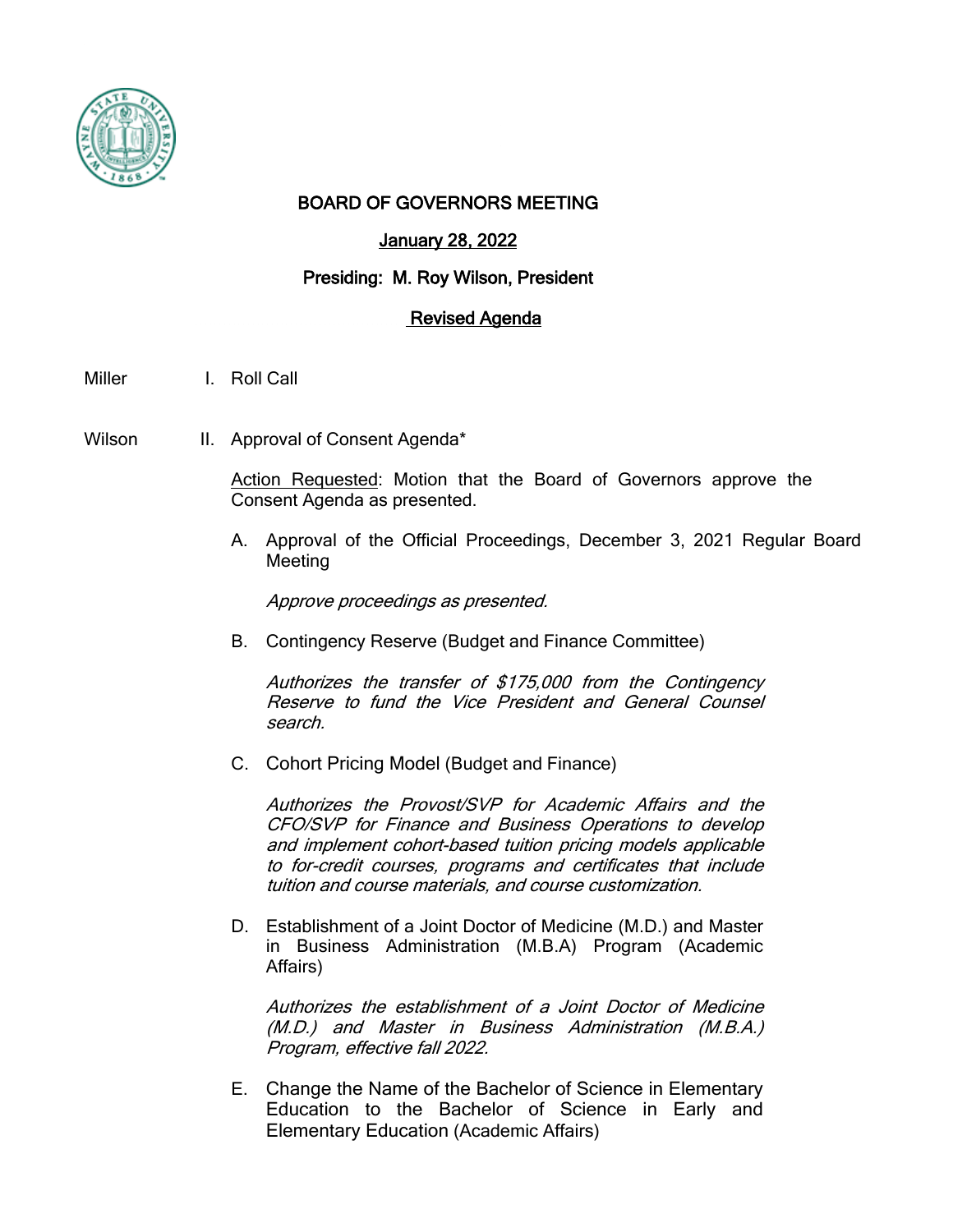Authorizes the change in the name of the Bachelor of Science in Elementary Education to the Bachelor of Science in Early and Elementary Education, effective fall 2022.

F. Discontinuance of the Bachelor of Science in Electric Transportation Technology (BSETT) Program (Academic Affairs)

Authorizes the discontinuance of the Bachelor of Science in Electric Transportation Technology (BSETT) Program, effective fall 2022.

- III. Approval of Personnel Actions
- Kornbluh 1. Approval of Personnel Recommendations\*
- Kornbluh 2. Recommendations for Senior Administrative Appointment
- Wilson IV. President's Report
- Kelly V. Chair's Report
- Wright VI. FY2022 2027 Strategic Plan\*
	- VII. Special Topics:
- Staebler **Economic Impact Strategic Plan\***
- Wright Crisis Communications Update\*
	- VIII. Board Committee Reports
- Stancato **A.** Student Affairs Committee
- Barnhill B. Budget and Finance Committee
- Gaffney C. Academic Affairs Committee
	- IX. Recommendations and Reports from the University Administration
- Kornbluh A. Academic Affairs Report Update from the Provost\*
- Kornbluh B. Overview of Centers and Institutes
- Wilson C. Charter Renewal: Michigan Development Disabilities Institute\*

Action Requested: Motion that the Board of Governors renew the charter for the Michigan Developmental Disabilities Institute (MI-DDI) through December 2026.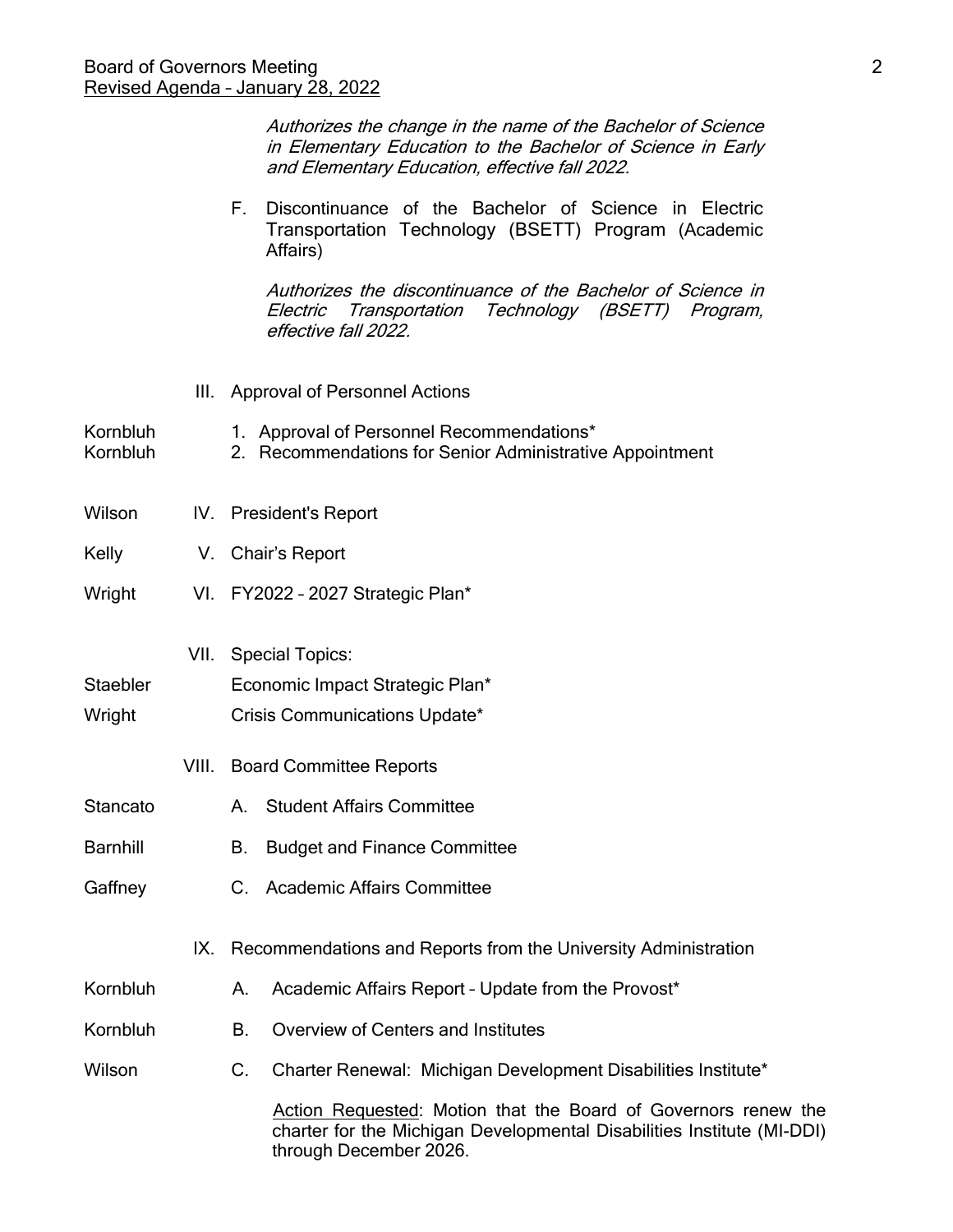- Lanier **D** Research Report: Quarter One FY 2022<sup>\*</sup>
- 
- 
- Lanier E. University Contracts with an Organization in Which a University Staff Member is a Voluntary, Non-Paid Board Member\*

Action Requested: Motion that the Board of Governors authorizes the President or his designee to contract with *Michigan Crisis Response* Association, Inc. (MCRA) to provide Critical Incident Stress Management (CISM) training to first responders (police, fire, dispatch, EMT, and corrections officers) throughout the state of Michigan as a fulfillment of the MDHHS Frontline Strong Together grant funded through the department of Psychiatry and Behavioral Neurosciences in the School of Medicine. (roll call vote required)

Massaron F. University Contracts with an Organization in Which a University Staff Member has an Officer of the Corporation Campus Health Center\*

> Action Requested: Motion that the Board of Governors authorizes the President or his designee to enter into three individual contracts with the Nursing Practice Corporation. Dean Laurie M. Lauzon Clabo, by virtue of her role as dean is also the President of the Nursing Practice Corporation, which is the faculty practice plan of the College of Nursing. (roll call vote required)

- Lindsey **G.** Government and Community Affairs Report\*
- Staebler H. Economic Development Report\*
- Burns I. Development and Alumni Affairs Report\*
- Burns J. Establishment of Endowment Funds\*

Action Requested: Motion that the Board of Governors establish endowment funds that total \$3,796,928.90, for the purposes presented:

- 1. The John H. and Ethel S. Anthony Endowed Study Abroad Support Fund to provide support for the study abroad expenses in the Mike Ilitch School of Business. \$50,000
- 2. The Ed and Karen Bernacki Endowed Scholarship to recognize scholastic achievement, encourage continued progress and provide assistance to students in financing their education in the School of Medicine.  $$100,000$
- 3. The Roger Boileau Endowed Memorial Scholarship Fund to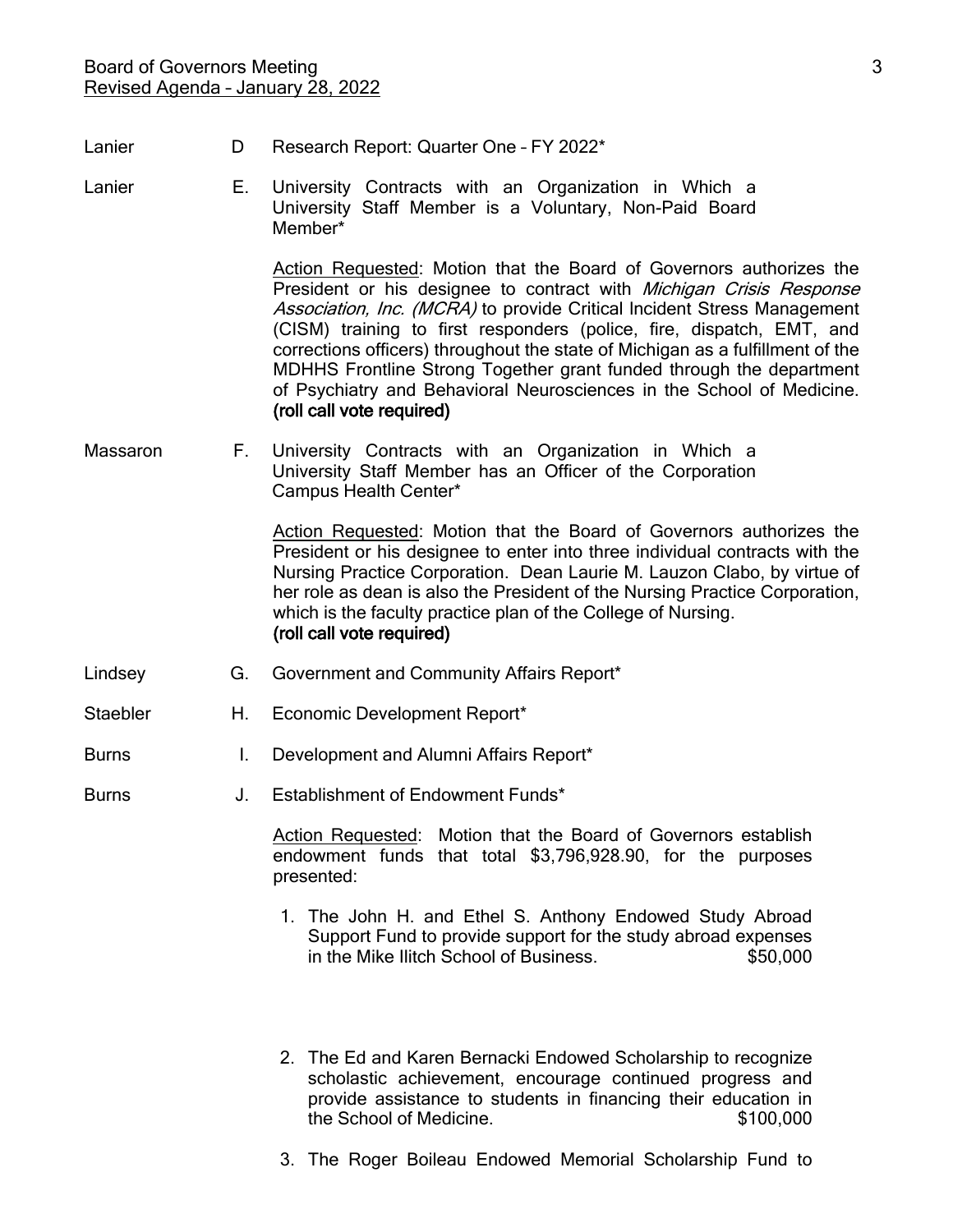recognize scholastic achievement, encourage continued progress and provide assistance to students in financing their education in the College of Education.  $$30,000$ 

- 4. The George J. and Evelyn J. Haddad Endowed Scholarship to recognize scholastic achievement, encourage continued progress and provide assistance to students in financing their education in the Law School.  $$25.000$
- 5. The Helen C. Hartman Family Wayne Med-Direct Program Endowed Support Fund to provide major support for the Wayne Med-Direct Program.  $$1,500,000$
- 6. The Naeim A. Henein & Family Mechanical Engineering Endowed Scholarship to recognize scholastic achievement, encourage continued progress and provide assistance to students in financing their education in the College of Engineering. \$200,000
- 7. The Henry Ford Village Endowed Scholarship to provide support for scholarships to students enrolled in a granting program in the College of Nursing, the College of Education, or a STEM-related degree-granting program.  $$300,000$
- 8. The Leonard Kaplan Endowed Professorship (Fund Functioning as an Endowment) in the College of Education. \$186,928.90
- 9. The Mildred and Charles Kaye Endowed Scholarship to recognize scholastic achievement, encourage continued progress and provide assistance to students in financing their education in the in the College of Education.  $$50,000$
- 10. The Legal Excellence Endowed Scholarship to recognize scholastic achievement, encourage continued progress and provide assistance to students in financing their education in the Law School. 625,000
- 11. The K.G. Lim Memorial Endowed Scholarship to recognize scholastic achievement, encourage continued progress and provide assistance to students in financing their education in the School of Medicine.  $$100.000$
- 12. The Ratna and Vaman Naik Endowed Support Fund for Graduate Student Success in Quantitative Research in the Social Sciences to recognize scholastic achievement, encourage continued progress and provide assistance to students in financing their education in the College of Liberal Arts and Sciences.  $$25,000$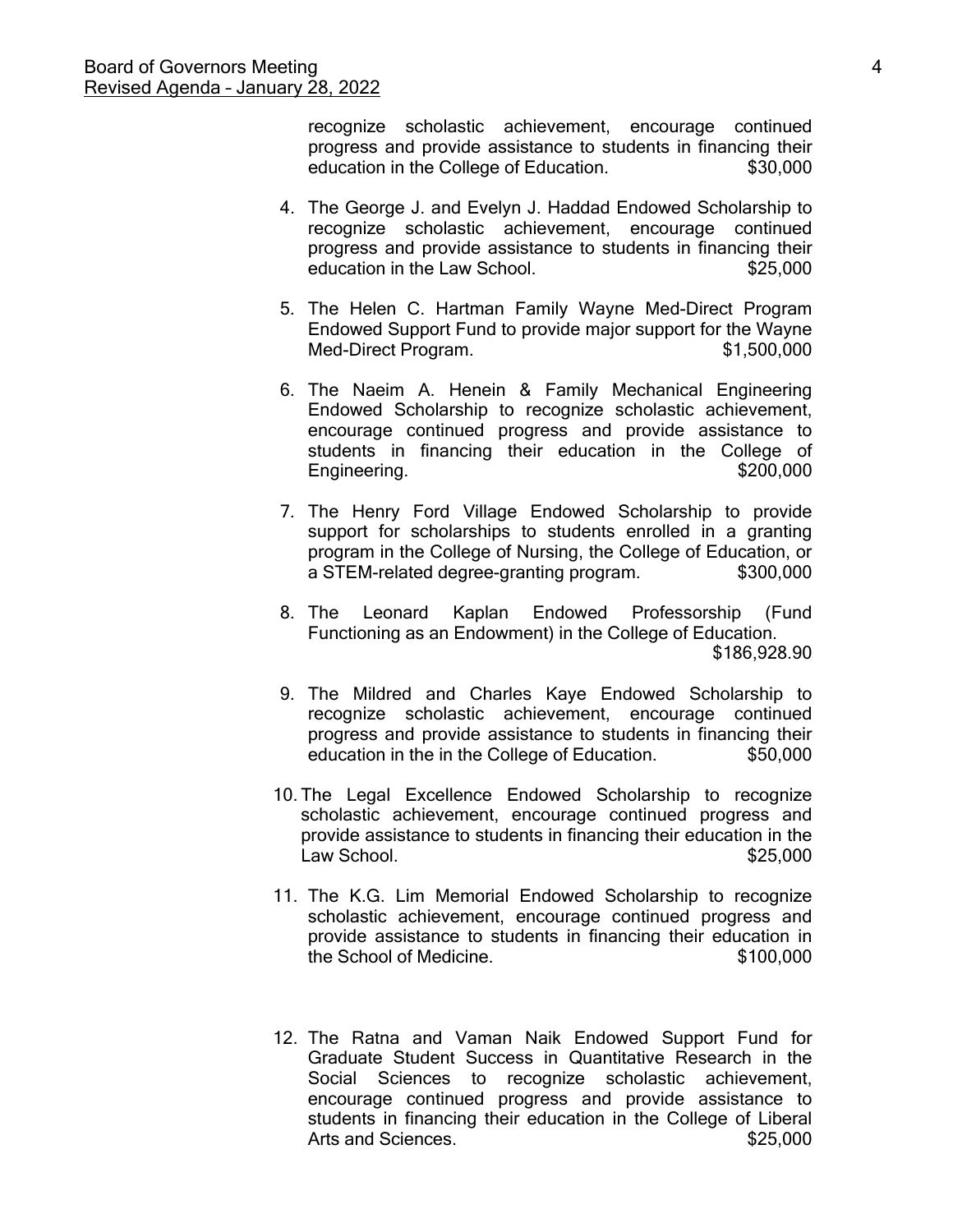- 13. The Ratna and Vaman Naik Endowed Support Fund for Undergraduate Student Success in Physics and Related Fields to recognize scholastic achievement, encourage continued progress and provide assistance to students in financing their education in the College of Liberal Arts and Sciences. \$25,000
- 14. The Professor Sheri J. Perelli and Professor Toni M. Somers Endowed Scholarship in Management to recognize scholastic achievement, encourage continued progress and provide assistance to students in financing their education in the in the Mike Ilitch School of Business.  $$25,000$
- 15. The Prechter Family Fund at the Kresge Eye Institute in Honor of Dr. Abrams to provide major support for the Translational Research Innovation Grant (TRIG) program at the Kresge Eye Institute, Department of Ophthalmology and Anatomy and Cell Biology in the School of Medicine.  $$1,000,000$
- 16. The Dr. John R. and Lynn Schneider Endowed Scholarship to recognize scholastic achievement, encourage continued progress and provide assistance to students in financing their education in the School of Medicine.  $$50,000$
- 17. The Robert A. Sedler Endowed Constitutional Law Prize to recognize students identified as outstanding constitutional law scholars in the Law School .  $$25,000$
- 18. The Thomas T. and Elizabeth C. Tierny Endowed Scholarship for Veterans to recognize scholastic achievement, encourage continued progress and provide assistance to students in financing their education in the in the Mike Ilitch School of Business.  $\sim$  \$50.000
- 19. The Wineman/Schopmeyer Family Endowed Student Support Fund to provide major support for the Social Work Student Alliance (SWSA) in the School of Social Work.  $$30,000$

Burns K. Repurposing of an Endowment Fund\*

Action Requested: Motion that the Board of Governors approve the repurposing of the Richard C. Van Dusen Visiting Professor in Urban Leadership (Fund Functioning as an Endowment) in the College of Liberal Arts into the Richard C. Van Dusen Urban Leadership Forum Endowed Support Fund (Fund Functioning as an Endowment) in the Office of Government and Community Affairs.